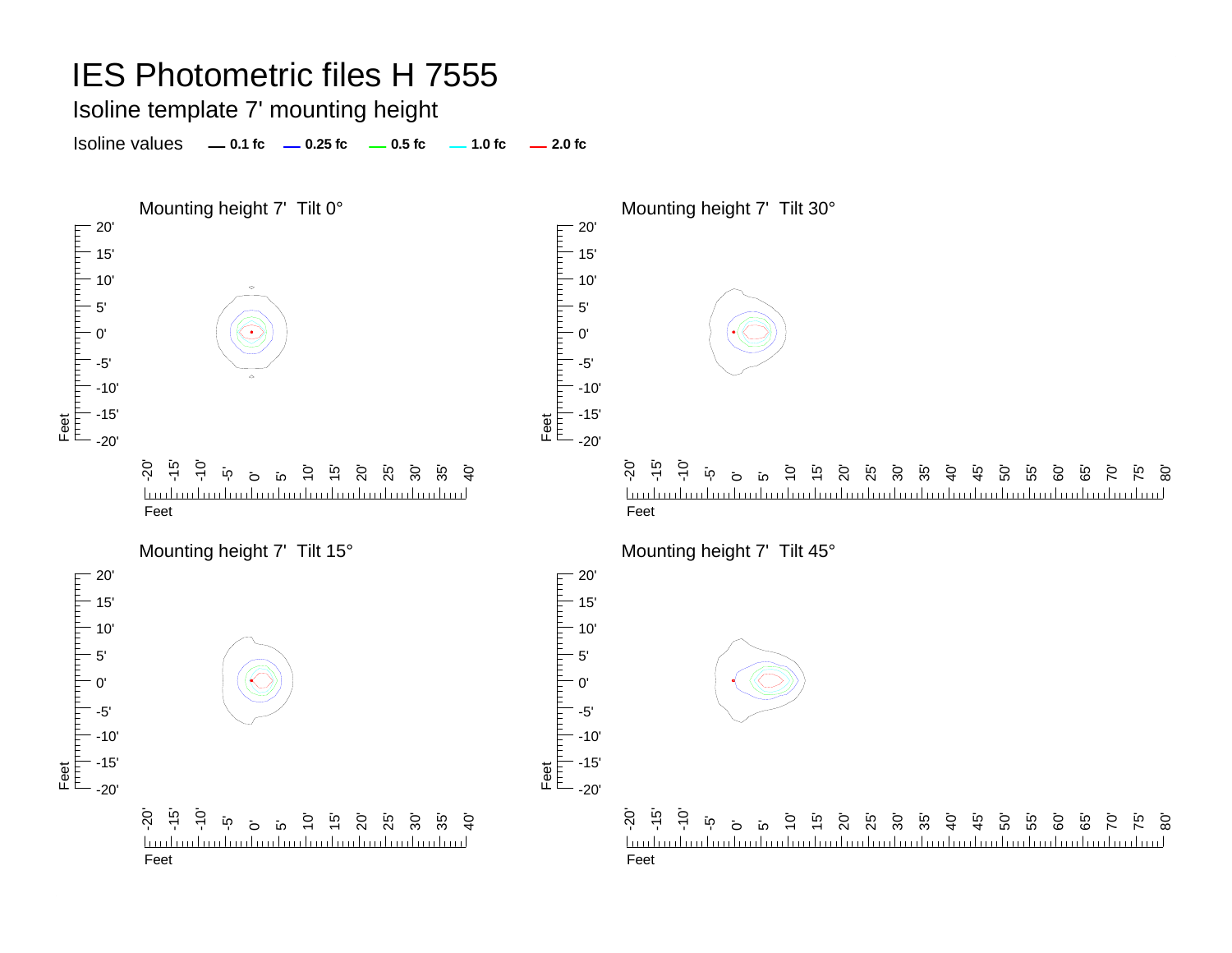#### Isoline template 9' mounting height

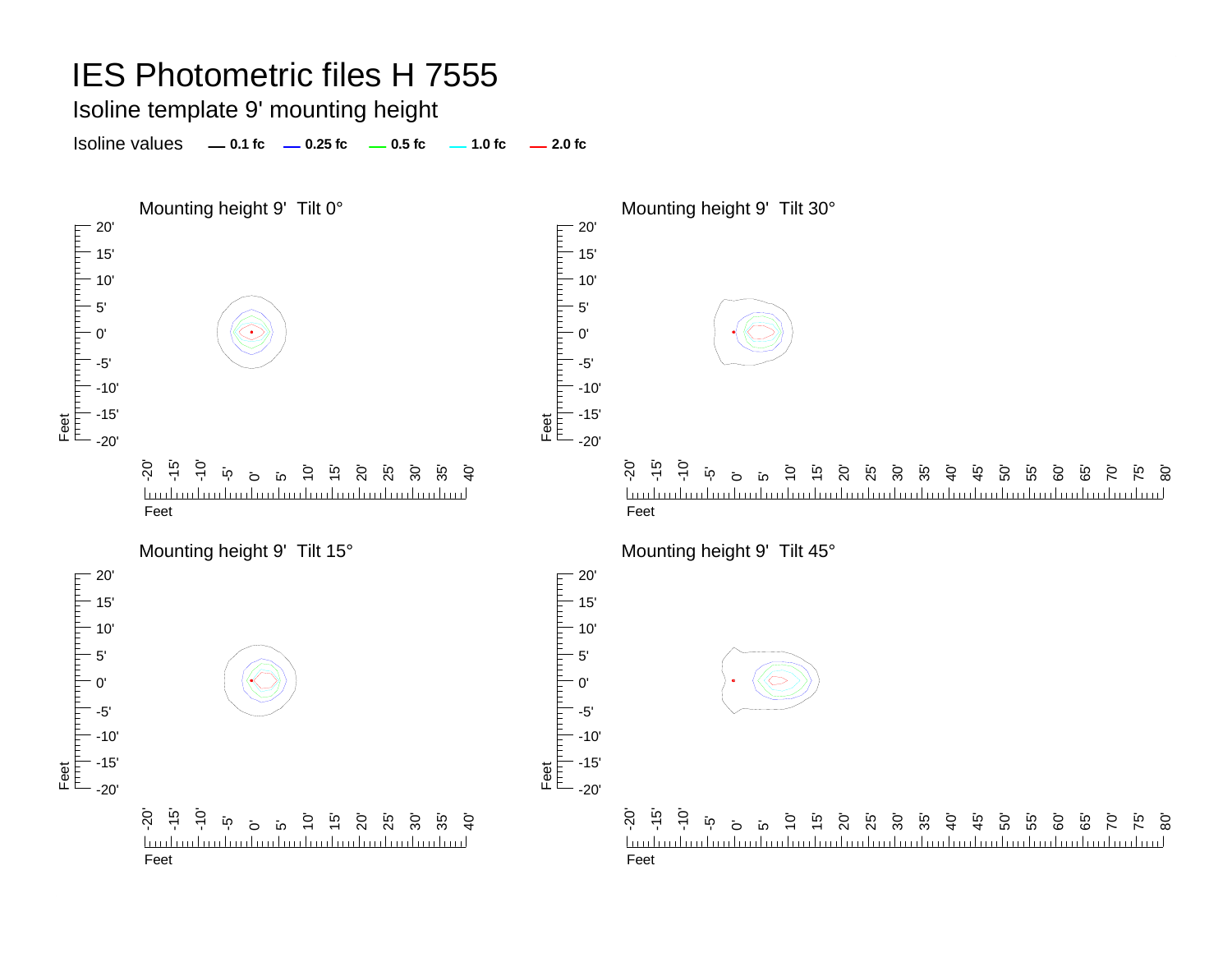Isoline template 11' mounting height

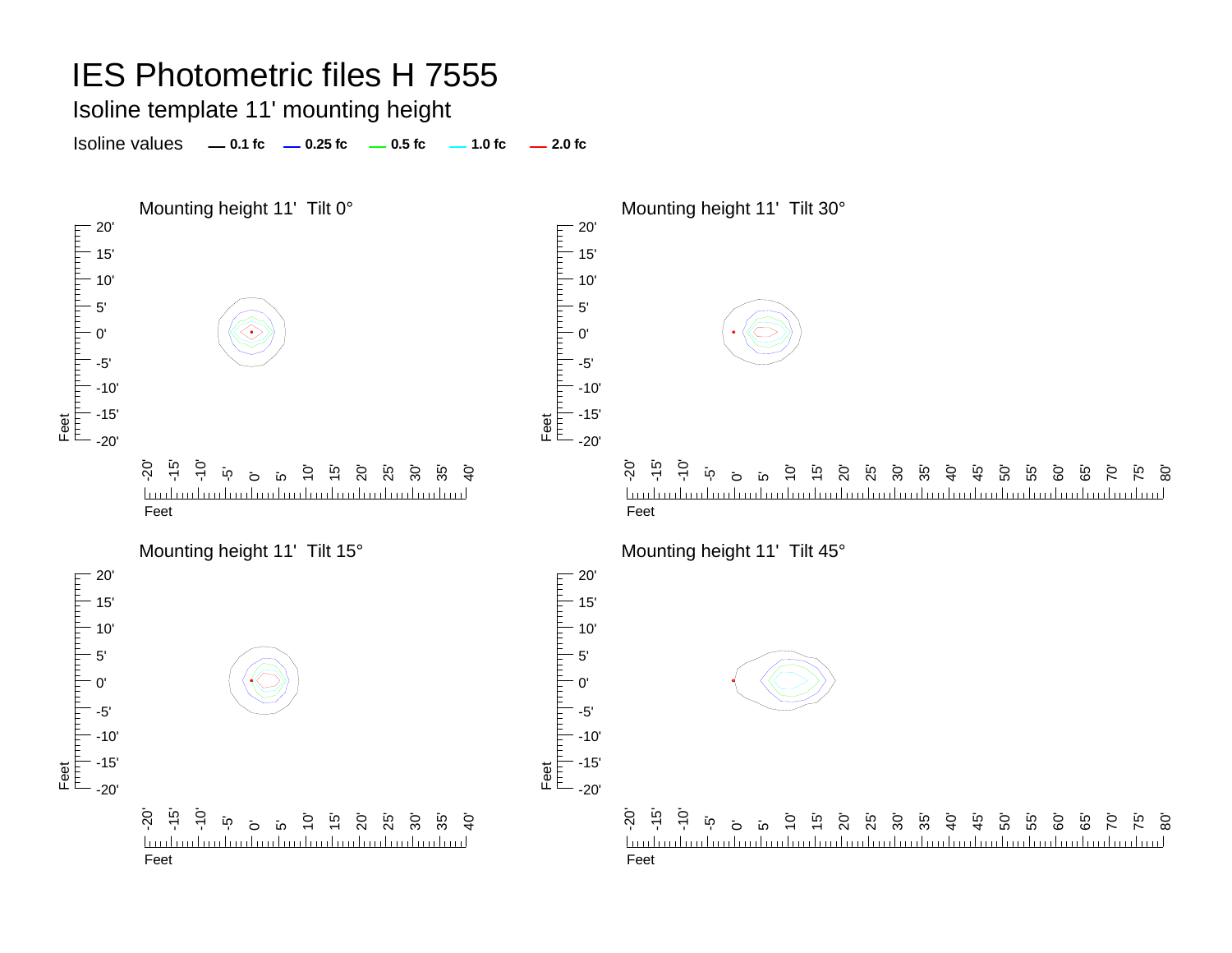Isoline template 15' mounting height

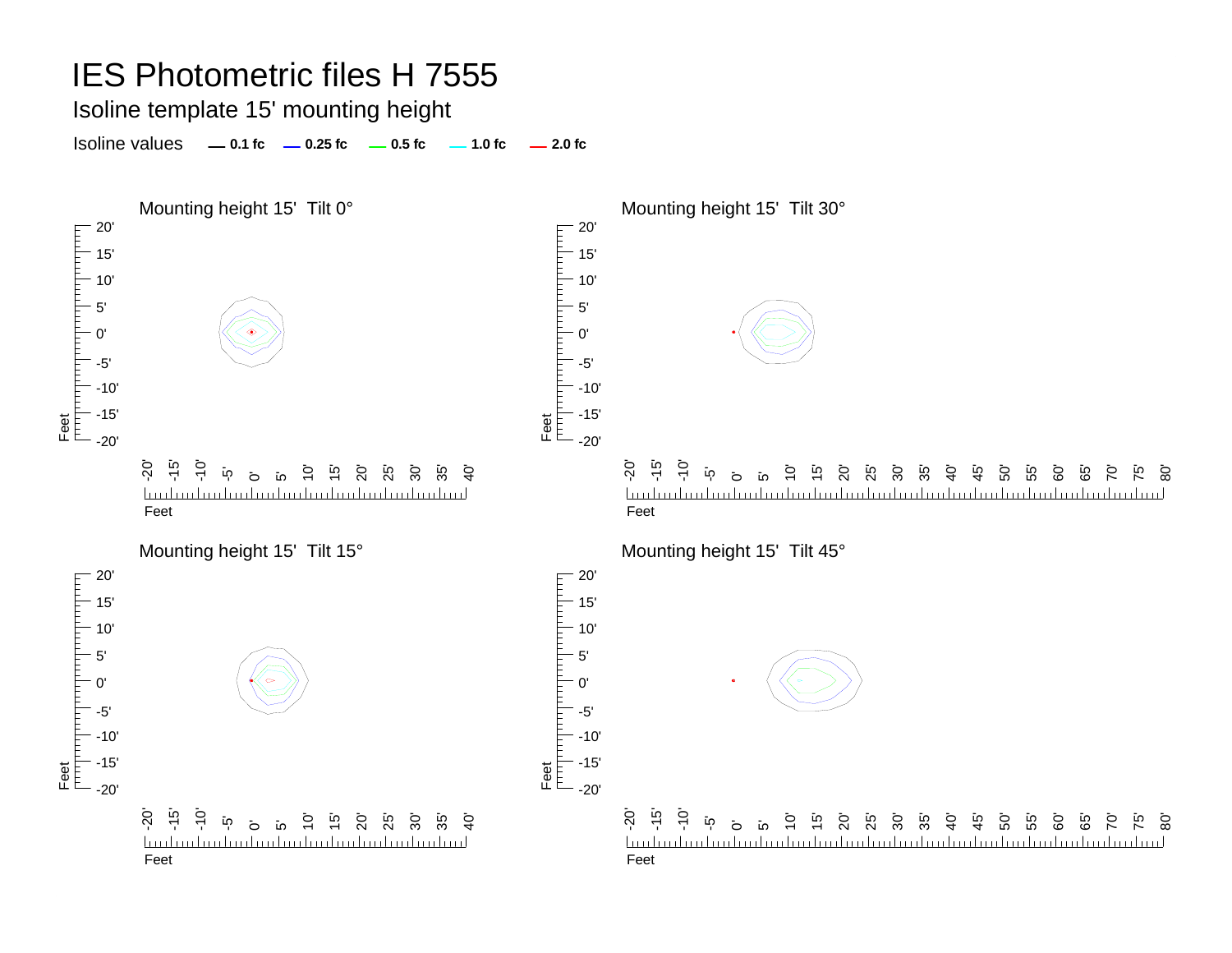Isoline template 20' mounting height

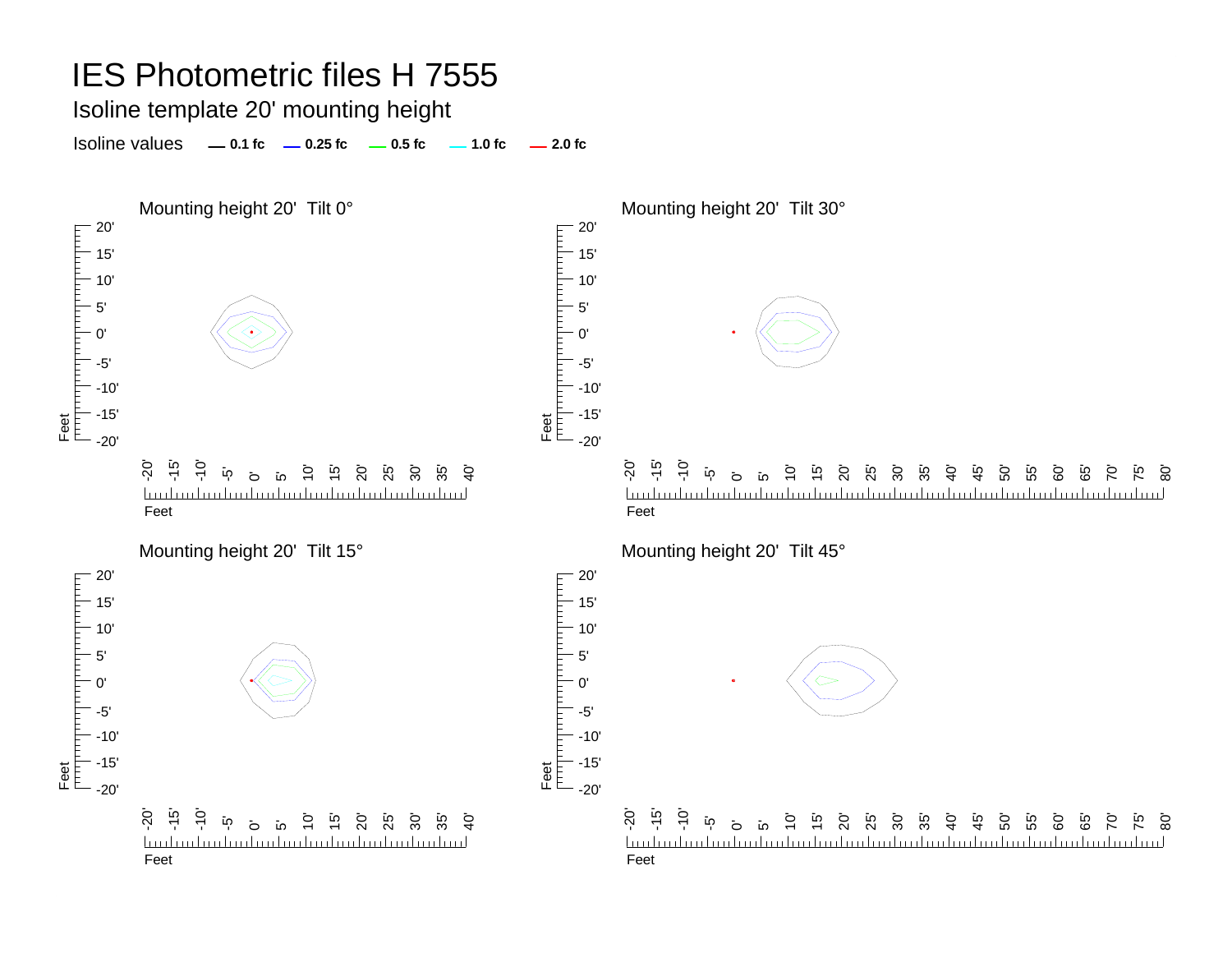Isoline template 25' mounting height